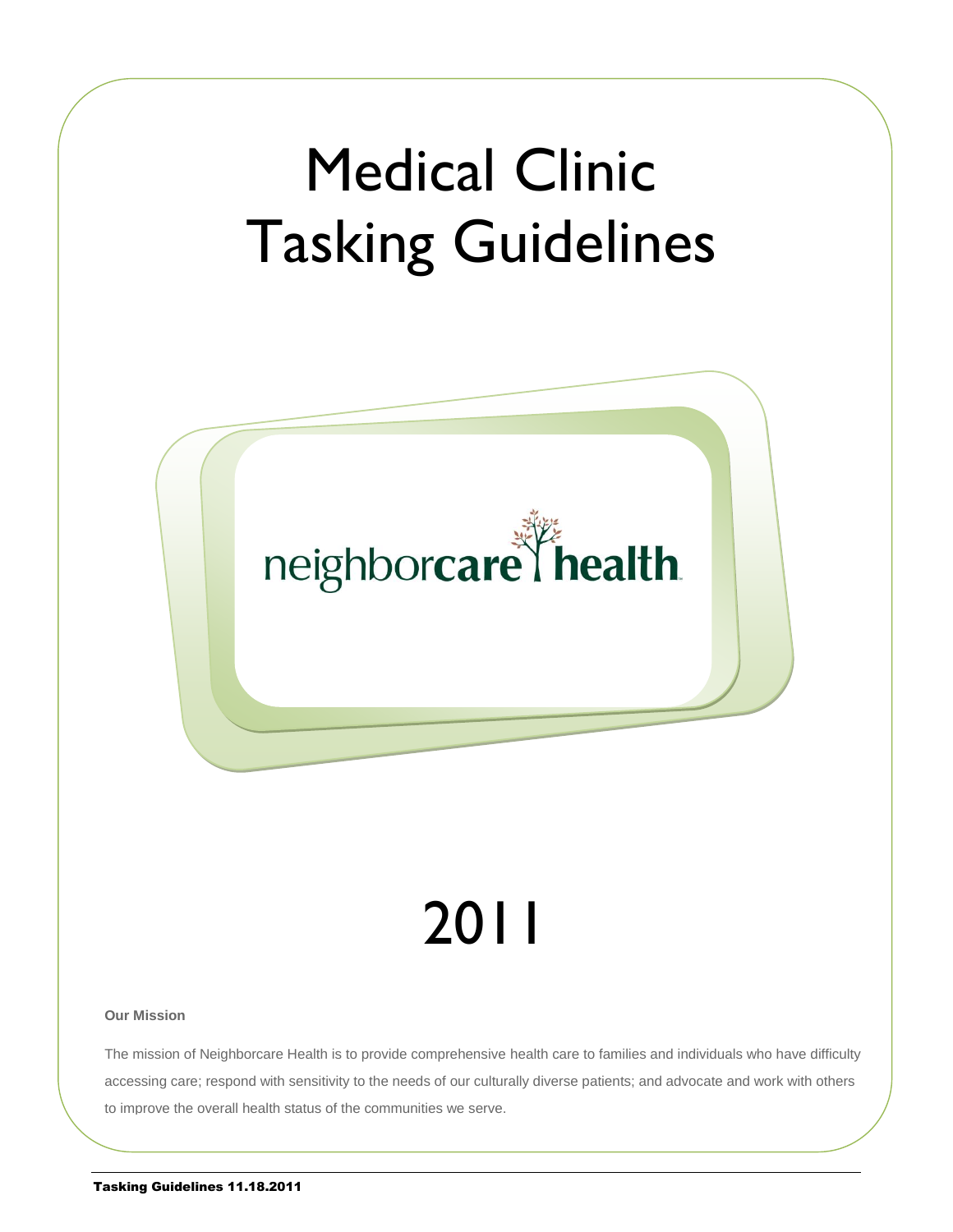# Table of Contents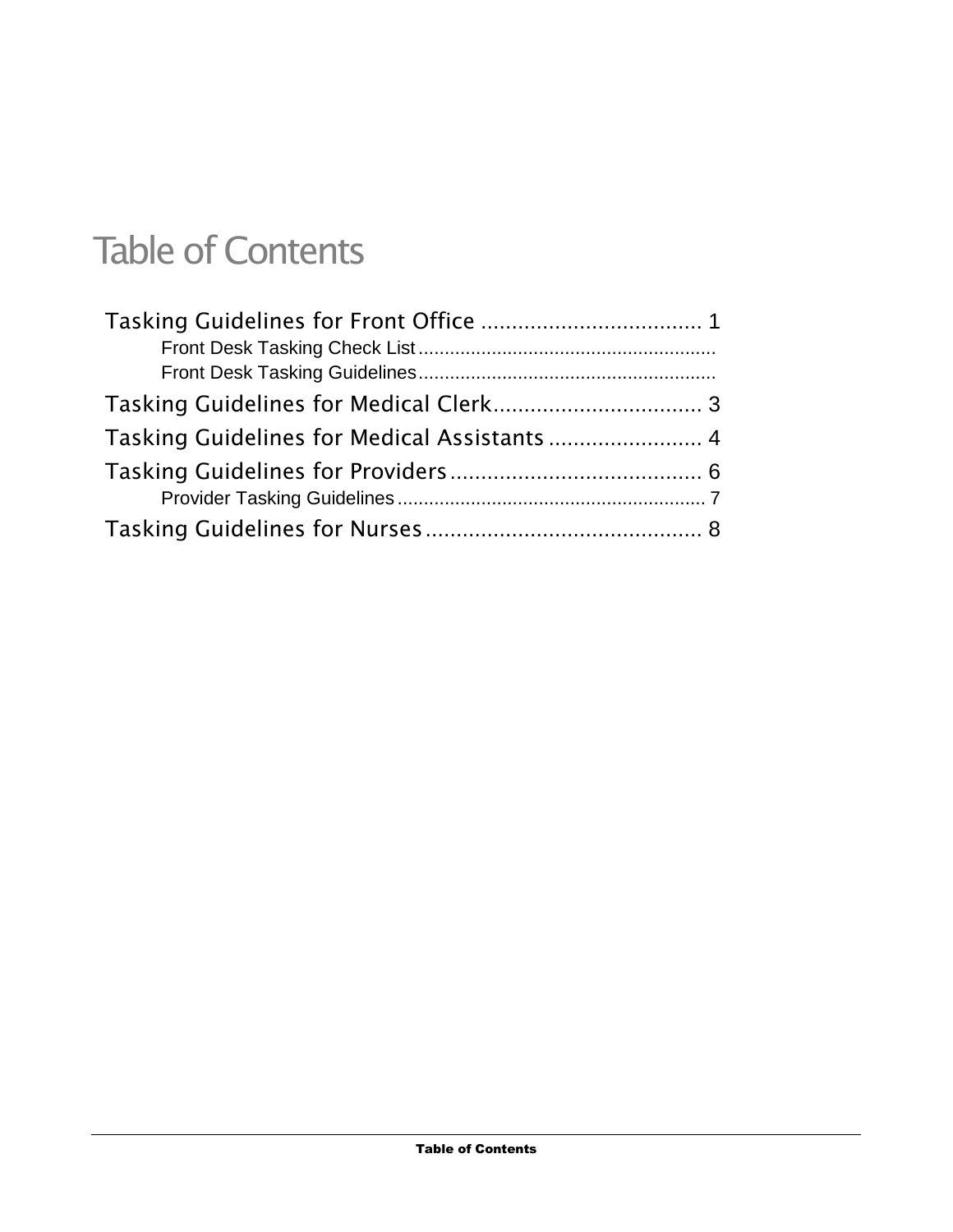# <span id="page-2-0"></span>Tasking Guidelines for Front Office(rev 11/18/2011)

#### *Dear Front Desk Staff,*

This document was prepared to facilitate task routing in the new RN model. It provide guidance on how best to route *various tasks that come to you directly from patients and what you can expect in terms of tasks coming your way*  from other care team members. Most of our calls come through the Front Desk. You are literally the front door to the *practice. Your help in proper routing of tasks makes it easier for everyone to do the job they are uniquely qualified to do. Complete and full documentation is essential to ensure efficient and reliable care for patients and staff.*

*As you use this document, if you have questions, please ask any member of the lead team for clarification.*

*Thanks for your help.* 

*- The RN Optimization Design* Team

### **What is needed in a communication? Take detailed notes to avoid rework**

- 1. Name of person calling, if not patient
- 2. Name of facility calling from
- 3. If outside provider (MD/PA/NP) Assess urgency. "Do I need to get the provider out of the room?"
- 4. Phone # to be reached at and time
- 5. Fax # if needed
- 6. Fill out HIPAA template at each communication encounter
	- a. Use "other" box if patient leaves a different call-back number from what is already in the system
	- b. Need to ask the patient if we can leave a detailed message for all calls or for just this particular call.
		- i. If patient says "For this call only", just write that in the communication and make sure to type in what phone # pt wants to be reached at.

| 冊<br><b>SCRIPTS</b>                                                                                                                                                                                                                        |                                                                                                                                                                                                                                   |  |  |  |  |
|--------------------------------------------------------------------------------------------------------------------------------------------------------------------------------------------------------------------------------------------|-----------------------------------------------------------------------------------------------------------------------------------------------------------------------------------------------------------------------------------|--|--|--|--|
| "I only want to talk to my doctor"                                                                                                                                                                                                         | "I want my diagnostic test results"                                                                                                                                                                                               |  |  |  |  |
| Script:<br>Please give us as much information as possible so we can<br>answer your question faster; provider requests at least 2<br>business days to return your call (depending on their<br>schedule)                                     | Script:<br>Our providers review test results daily. If your results are<br>concerning, your provider will contact you as soon as<br>possible. Radiology results take 5-7 business days but<br>abnormal results are usually faster |  |  |  |  |
| "I want my lab test results"                                                                                                                                                                                                               | "I need a med refill"                                                                                                                                                                                                             |  |  |  |  |
| Script:                                                                                                                                                                                                                                    | Script:                                                                                                                                                                                                                           |  |  |  |  |
| Our providers review test results daily. If your results are<br>concerning, your provider will contact you as soon as<br>possible. Otherwise, please allow 2 weeks to be informed<br>of your test results. (See exception for INR results) | Call your pharmacy to request the refill. Please allow up to<br>72 hours for the med refill to be ready.                                                                                                                          |  |  |  |  |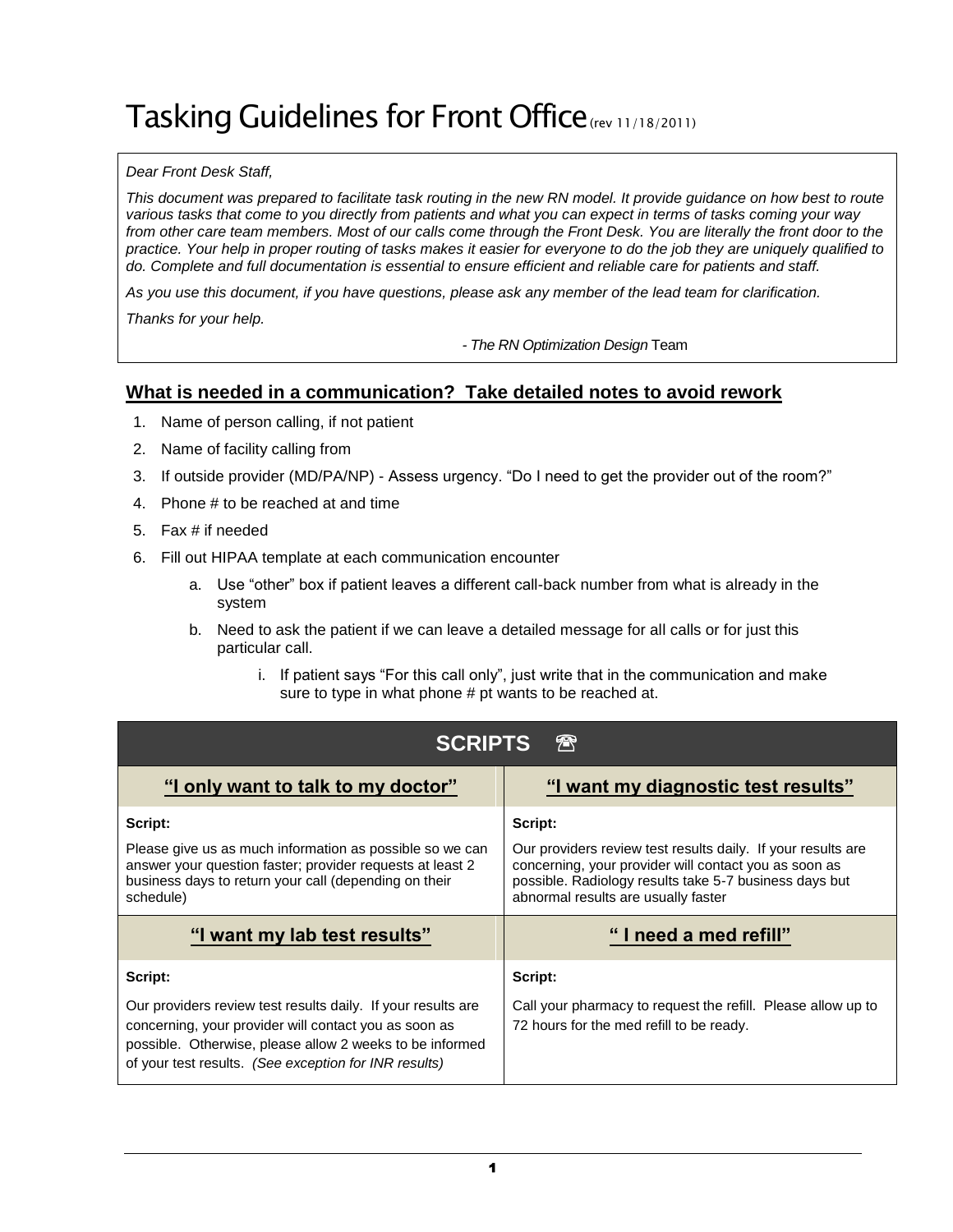

## **Front Desk Incoming Phone Call Tasking Guidelines**

Rev 11/18/2011

Before tasking read scripts & document specific pt request. Detailed message, specific info, appropriate follow-up questions.

|                                                                                                                                                                                                                                                                                                                                                                                                                                                                                                                                        | <b>RN</b>                                                                                                                                                                                |                                                                                                                                                                                                                                                                                         |                                                                                                                                                                                                                                                                                                                                                                                                                                                                                                                                                                                                             |                                                                                                                                                                                                                                                                                                                                                                                                                                                                                                                                                                                                                                                                               |                                                                                                                                                                                                                                                                                                                                                                                                                                                                                                      |                                                                                                                                                                                                                                                                                                                                                                                                                                                                                                                                                                                                                              |
|----------------------------------------------------------------------------------------------------------------------------------------------------------------------------------------------------------------------------------------------------------------------------------------------------------------------------------------------------------------------------------------------------------------------------------------------------------------------------------------------------------------------------------------|------------------------------------------------------------------------------------------------------------------------------------------------------------------------------------------|-----------------------------------------------------------------------------------------------------------------------------------------------------------------------------------------------------------------------------------------------------------------------------------------|-------------------------------------------------------------------------------------------------------------------------------------------------------------------------------------------------------------------------------------------------------------------------------------------------------------------------------------------------------------------------------------------------------------------------------------------------------------------------------------------------------------------------------------------------------------------------------------------------------------|-------------------------------------------------------------------------------------------------------------------------------------------------------------------------------------------------------------------------------------------------------------------------------------------------------------------------------------------------------------------------------------------------------------------------------------------------------------------------------------------------------------------------------------------------------------------------------------------------------------------------------------------------------------------------------|------------------------------------------------------------------------------------------------------------------------------------------------------------------------------------------------------------------------------------------------------------------------------------------------------------------------------------------------------------------------------------------------------------------------------------------------------------------------------------------------------|------------------------------------------------------------------------------------------------------------------------------------------------------------------------------------------------------------------------------------------------------------------------------------------------------------------------------------------------------------------------------------------------------------------------------------------------------------------------------------------------------------------------------------------------------------------------------------------------------------------------------|
| <b>Call 911</b><br>*PAGE STAT*                                                                                                                                                                                                                                                                                                                                                                                                                                                                                                         | <b>TASK HIGH</b><br><b>PRIORITY</b>                                                                                                                                                      | <b>TASK NORMAL</b>                                                                                                                                                                                                                                                                      | <b>Medical Clerk</b>                                                                                                                                                                                                                                                                                                                                                                                                                                                                                                                                                                                        | <b>MA</b>                                                                                                                                                                                                                                                                                                                                                                                                                                                                                                                                                                                                                                                                     | <b>Provider</b>                                                                                                                                                                                                                                                                                                                                                                                                                                                                                      | <b>Other Staff</b>                                                                                                                                                                                                                                                                                                                                                                                                                                                                                                                                                                                                           |
| <b>URGENT/ CRITICAL LAB</b><br>• Profuse bleeding<br>CALLS<br>• Not breathing<br>Hot List:<br>• Seizure<br>(Pt on Phone or in clinic)<br>• Allergic reaction<br>• Active Labor/water<br>broke<br>• Loss of consciousness<br>• Chest Pain<br>• Fever in newborn less<br>than 2 months old<br>• New numbness/<br>tingling in face or limbs<br>• Shortness of breath<br>• Suicide threat (page to<br>BH or SW)" Any<br>available MH or SW<br>to {location}<br>• Trauma or question of<br>broken bone<br>• "Worst headache of<br>my life." | • Abnormal blood<br>pressure<br>• Abnormal blood sugar<br>• Allergic reaction<br>• Change in level of<br>consciousness<br>• High fever<br>$\bullet$ Plan B<br>• Severe abdominal<br>pain | • Pt refuses appt, wants $\bullet$<br>to speak to RN, Give<br>Nurse Advice 800<br>number.<br>• Patient requesting<br>health education/<br>advice<br>• Question about<br>previous visit<br>• Nurse asked me to call<br>• Change in medication<br>dose and patient<br>refuses appointment | Lost meds including<br>narcotics<br>• Pt requests for copy of<br>diagnostic results.<br>• I need a letter or<br>paperwork - inquire<br>about type of letter or<br>paperwork and follow<br>paperwork guidelines<br>and make appointment<br>accordingly.<br>• Pt requests med<br>equipment, DME<br>• Lab results after 2 wks<br>and no results<br>received by patient.<br>• Request records from<br>outside provider.<br>• After scheduling for F/<br>U from ER or in<br>hospital or 1st<br>Newborn visit<br>• Patient call for dx<br>results, told by outside<br>provider to call us.<br>results not in yet. | • "Non-urgent provider<br>call. TASK MA"<br>• Questions after<br>receiving letter from<br><b>PCP</b><br>• Patient is in front of<br>you and needs imms<br>record, get signed ROI<br>and document in<br>HIPAA tab.<br>• If patient calls to check<br>on status of paperwork<br>check in NG and if no<br>information present<br>task team MA<br>• Pharmacy calls re:<br>pending Rx and<br>patient is in front of<br>them, page team.<br>• Change in med/dose<br>make appt with<br>Provider.<br>• Refill requests greater<br>than 72 hrs after<br>patient called<br>pharmacy<br>• Non urgent RX, task<br>the team.<br>• Patient insistent on<br>getting lab and xray<br>results. | $\bullet$ Pt requests<br>Coumadin /Blood<br>thinner test results.<br><b>High Priority!</b><br>• Urgent call from<br>provider (MD, PA-C,<br>or ARNP) page<br>PCP. If no one<br>answers, page MA<br>• Refill narcotic Rx<br>• Pharmacy call re:<br>same day Rx, page<br>rendering provider.<br>If no one answers,<br>page MA<br>• I only want to talk to<br>my provider<br>• Lab asking for<br>diagnostic codes<br>• Visiting nurse call<br>for orders and<br>update<br>• CHPW Nurse Triage<br>reports | <b>ROI</b><br>• Records Request<br>• TB results copy<br>• Immunization<br>Records (Urgent<br>& non-urgent)<br>$\bullet$ Copy of<br>diagnostic results<br>• Request for chart<br>notes<br><b>Referral Coord</b><br>• Existing: Referral<br>question<br>• Requesting New<br>referral -<br>schedule with<br><b>PCP</b><br>• Renewal of<br>referral<br><b>Social Worker</b><br>• Financial or<br>social hardship<br>• Suicide Threat<br>(BH or SW)<br>Eligibility<br>• Insurance<br>qualifications or<br>questions<br><b>Diabetes Group</b><br><b>Community Health</b><br><b>Educator</b><br>• Diabetes Day,<br>shoes, eye check |

**Example 18 a media and the start of the start of the start of the start of the start of the start of the start of the start of the start of the start of the start of the start of the start of the start of the start of the**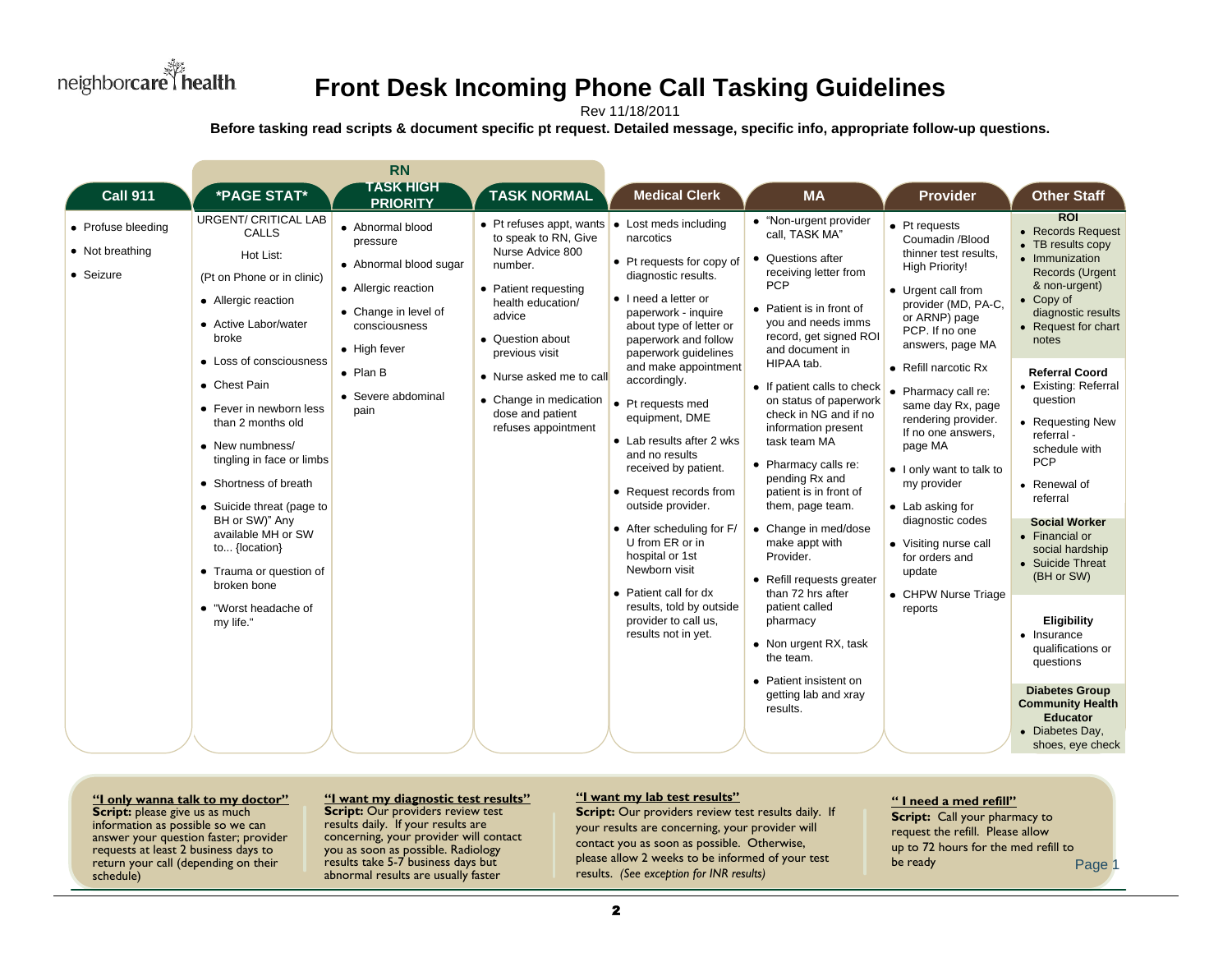### <span id="page-4-0"></span>*Dear Medical Clerks,*

*This document was prepared to outline those tasks identified as appropriate for Medical Clerks. It provides a guide to those tasks coming your way. You'll also find a copy of the tasking grid for the Front Desk team to get an idea of how the work will flow. You assistance with the clerical work load will allow everyone to do the job they are uniquely qualified to do. Complete and full documentation is essential to ensure efficient and reliable care for patients and staff.*

*As you use this document, if you have any questions, please ask any member of the lead team for clarification. Thanks for your help.*

- *The RN Optimization Design Team*

<span id="page-4-1"></span>

| <b>Received Tasks</b>                                   | $\boldsymbol{\nabla}$<br><b>Actions</b>                                                                                      |
|---------------------------------------------------------|------------------------------------------------------------------------------------------------------------------------------|
| Mail / fax / copies                                     | Complete tasks                                                                                                               |
| Obtain lab/diagnostic results or hospital records       | Task or call AO-ROI<br>Task to provider when information is obtained<br>$\bullet$<br>Place documents in provider in-box<br>٠ |
| Normal lab letters and stable lab letters               | Generate in NG and mail                                                                                                      |
| Abnormal / custom lab letters - provider generated      | Print and mail                                                                                                               |
| Patient is requesting a letter – not enough info        | Front desk to follow paperwork guidelines and make appt                                                                      |
| Patient request results or copy of diagnostic/lab tests | Review EMR, contact lab/diagnostics provider for<br>$\bullet$<br>results<br>Task to provider prn                             |
| Request for DME from patient or provider                | Complete necessary paperwork                                                                                                 |
| <b>Medication refills</b>                               | Abstract refill info into NG then task to provider                                                                           |
| Patient is requesting school/work proof of appt         | Follow paperwork guidelines                                                                                                  |
| <b>Prior authorizations</b>                             | Complete necessary paperwork (pending process)                                                                               |
| Lost meds, requesting replacement including narcotics   | Obtain detailed information and task to provider                                                                             |
| Provider needs records from outside provider            | Request records from outside provider.                                                                                       |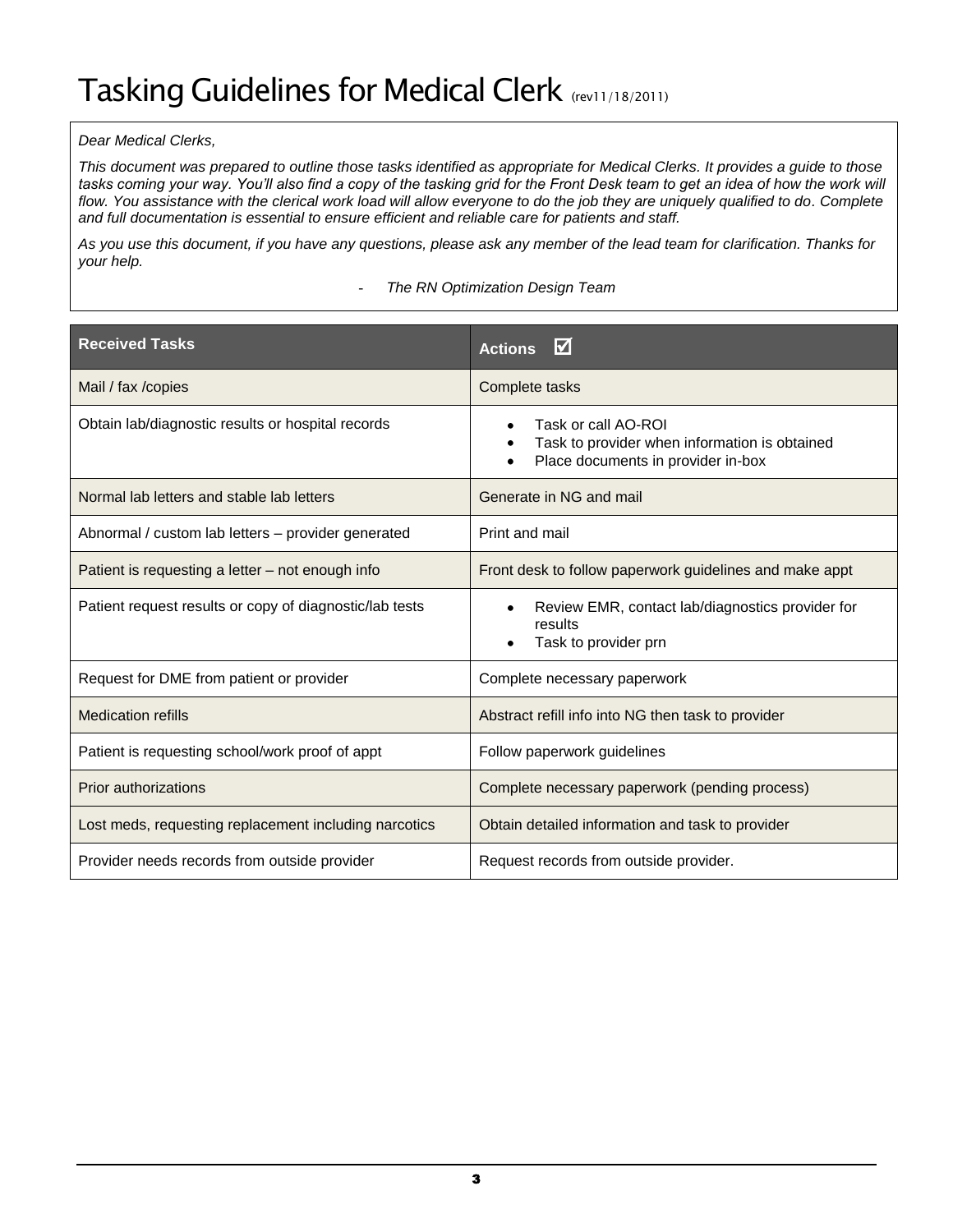#### *Dear Medical Assistant Staff,*

*This document was prepared to outline those tasks appropriate for Medical Assistants. It provides a guide to those tasks you'll be initiating and tasks that will come your way from others on the Care Team. You'll also find a copy of the tasking grid for the Front Desk team to get an idea of how the work will flow. Your assistance will allow everyone to do the job they are uniquely qualified to do. Complete and full documentation is essential to ensure efficient and reliable care for patients and staff.*

*As you use this document, if you have any questions, please ask any member of the lead team for clarification. Thanks for your assistance.*

- *The RN Optimization Design Team*

| <b>Received Tasks/Pages</b>                                           | $\boldsymbol{\nabla}$<br><b>Actions</b>                                                                            |
|-----------------------------------------------------------------------|--------------------------------------------------------------------------------------------------------------------|
| Call patient about change in medications                              | Use script below                                                                                                   |
| Call patient to check status                                          | Use script below                                                                                                   |
| Non-complex labs scripted by provider or studies/diagnostic<br>report | Call patient                                                                                                       |
| Return to clinic for labs or imms or follow up                        | Task to front desk for scheduling                                                                                  |
| Change in medication/dose                                             | Front desk to make appt.                                                                                           |
| Complex Clinical questions resulting from patient phone calls         | <b>Task RN</b>                                                                                                     |
| Patient request for paperwork status                                  | Front desk to research in NG and task team MA if no<br>information present.                                        |
| Refill requests greater than 72 hours after pt called pharmacy        | Review EMR, check med module for dispensing<br>history and refills<br>Contact pharmacy prn<br>Task to provider prn |
| Non-urgent Pharmacy calls re: pending Rx                              | Gather info & troubleshoot, task to provider prn                                                                   |
| "Still waiting for Rx & my pharm has faxed you 3x"                    | Gather info & troubleshoot, task to provider prn                                                                   |

| 需<br><b>SCRIPTS</b>                                                                                                                                                   |                                                                                                                                |  |  |  |  |
|-----------------------------------------------------------------------------------------------------------------------------------------------------------------------|--------------------------------------------------------------------------------------------------------------------------------|--|--|--|--|
| <b>Medication change- not complex</b><br><b>Follow-up phone call</b>                                                                                                  |                                                                                                                                |  |  |  |  |
| Overview of call<br>$\bullet$<br>Purpose of the call<br>$\bullet$<br>Specific request for status update<br>$\bullet$<br>Plan for follow-up & next visit.<br>$\bullet$ | Overview of call<br>Why the change<br>Specific review of current plan<br>New recommendation<br>Plan for follow-up & next visit |  |  |  |  |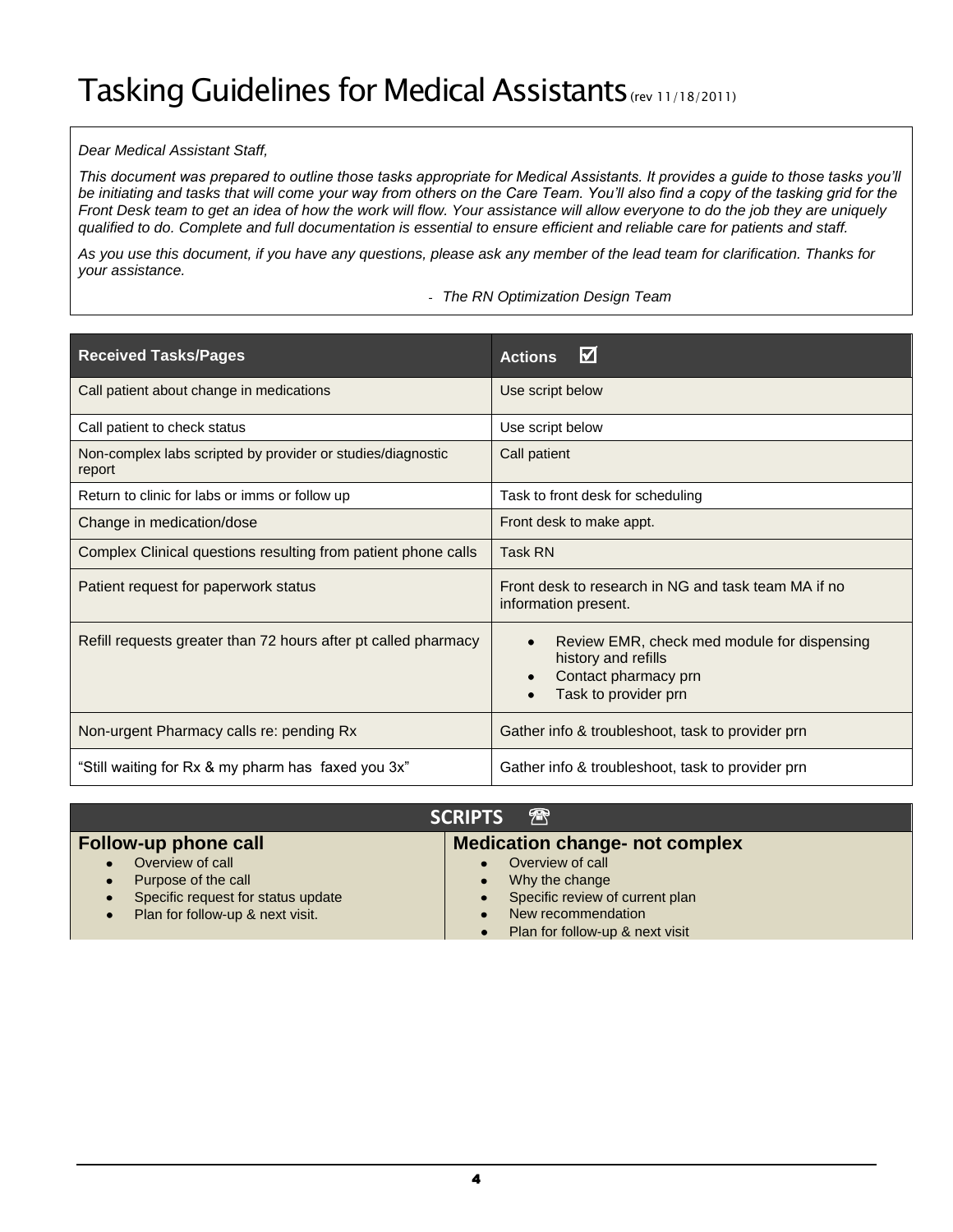<span id="page-6-0"></span>

| (Provider name) has asked me to give you a call to see<br>how you are doing.             | (Provider name) has reviewed your medications and wants to make a<br>change to (new dose/new Rx/new schedule.) |  |  |
|------------------------------------------------------------------------------------------|----------------------------------------------------------------------------------------------------------------|--|--|
| He/she would like to know how (the<br>Rx/DME/resources/health problem) is going for you. | The reason for this change is The reason for this change is                                                    |  |  |
| Can you tell me how you're doing with ?                                                  | You have been taking<br>(review current Rx, dose,<br>schedule.)                                                |  |  |
| Thanks and I will make sure and give them this<br>information.                           | The change to (restate new dose/new Rx/new schedule) should begin<br>(date/time.)                              |  |  |
| It looks like your next visit with us is scheduled for                                   | Do you have any questions?                                                                                     |  |  |
| We look forward to seeing you then.                                                      | Your next appointment (phone or in person) is _________. We look<br>forward to seeing you then.                |  |  |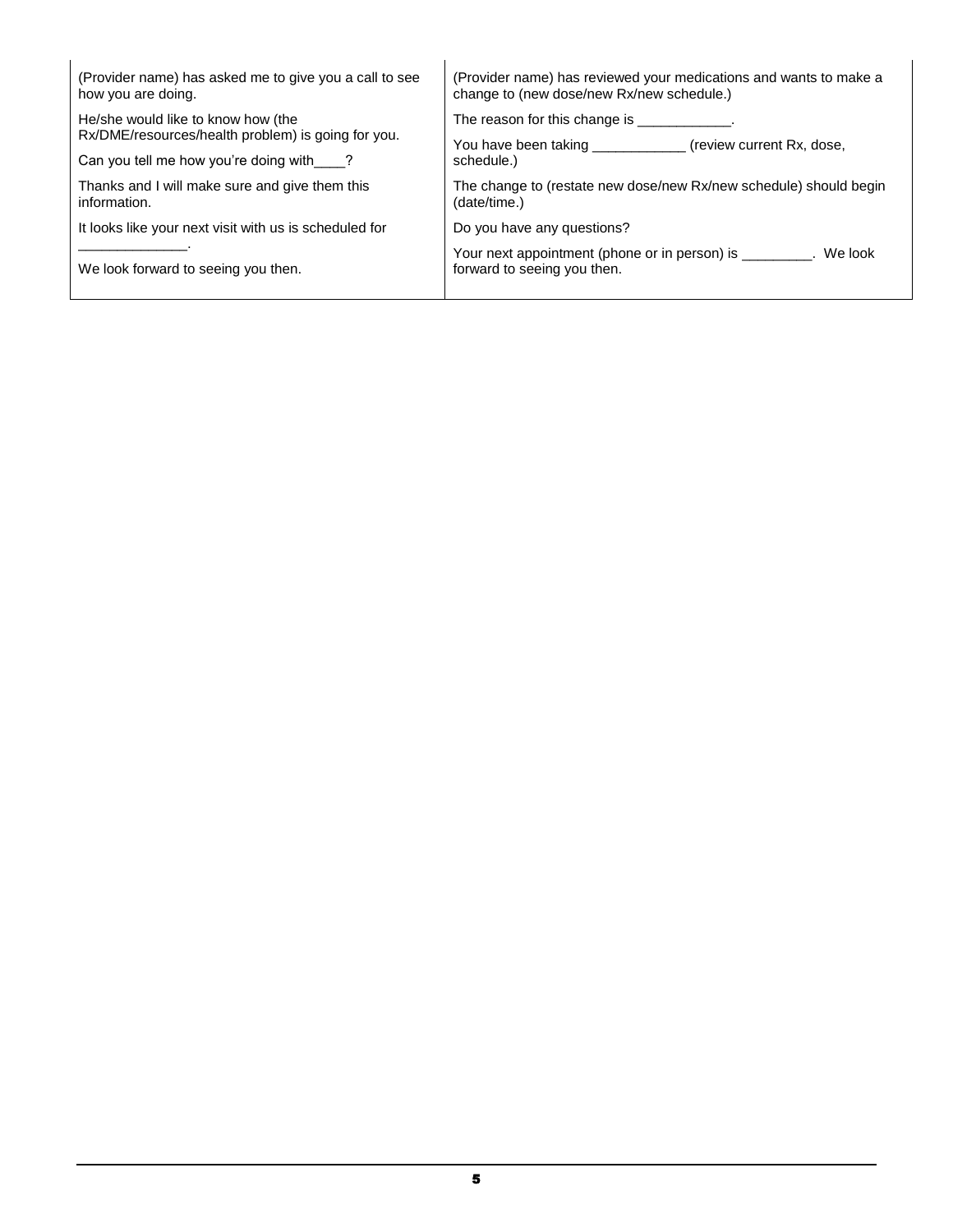## Tasking Guidelines for Providers (rev 11/18/2011)

#### *Dear Providers,*

*This document was prepared to outline those tasks appropriate for Providers. It provides a guide to those tasks you'll be initiating and tasks that will come your way from others on the Care Team. You'll also find a copy of the tasking grid for the Front Desk team to get an idea of how the work will flow. Your assistance will allow everyone to do the job they are uniquely qualified to do. Complete and full documentation is essential to ensure efficient and reliable care for patients and staff.*

*As you use this document, if you have any questions, please ask any member of the lead team for clarification. Thanks for your assistance.*

*- The RN Optimization Design Team*

| <b>Received Tasks/Pages</b>                                          | M<br><b>Actions</b>                                                                                                   |
|----------------------------------------------------------------------|-----------------------------------------------------------------------------------------------------------------------|
| Urgent calls from outside provider                                   | If provider did not, or is unable to respond to page, notify or task<br>HIGH PRIORITY. Page team MA if no one answers |
| Urgent pharmacy calls, re: same day care – patient is at<br>pharmacy | If provider did not, or is unable to respond to page, notify or task<br>HIGH PRIORITY. Page team MA if no one answers |
| <b>CHPW Nurse Triage Reports</b>                                     |                                                                                                                       |

| <b>Tasks you will receive:</b> |                                                                                         |                                                                                                                   |  |  |  |
|--------------------------------|-----------------------------------------------------------------------------------------|-------------------------------------------------------------------------------------------------------------------|--|--|--|
|                                | "I only want to talk to my provider"                                                    | <b>Pending lab/diagnostic test</b>                                                                                |  |  |  |
|                                | Non-urgent<br>Pt told to allow up to 48 hrs to call back.                               | Pt has not received results in given timeframe after<br>screening by Medical Clerk<br><b>URGENT - INR Results</b> |  |  |  |
|                                | Patient needs a letter                                                                  | <b>Refills</b>                                                                                                    |  |  |  |
|                                | Letters requiring illness/disabilities status<br>Letters requiring provider's signature | Refill request screened by Medical Clerk<br>Refill narcotic Rx<br>Lost meds (screened by MC)                      |  |  |  |
|                                |                                                                                         |                                                                                                                   |  |  |  |
|                                | <b>Outside Health Professionals</b>                                                     |                                                                                                                   |  |  |  |
|                                | Calls requesting provider                                                               |                                                                                                                   |  |  |  |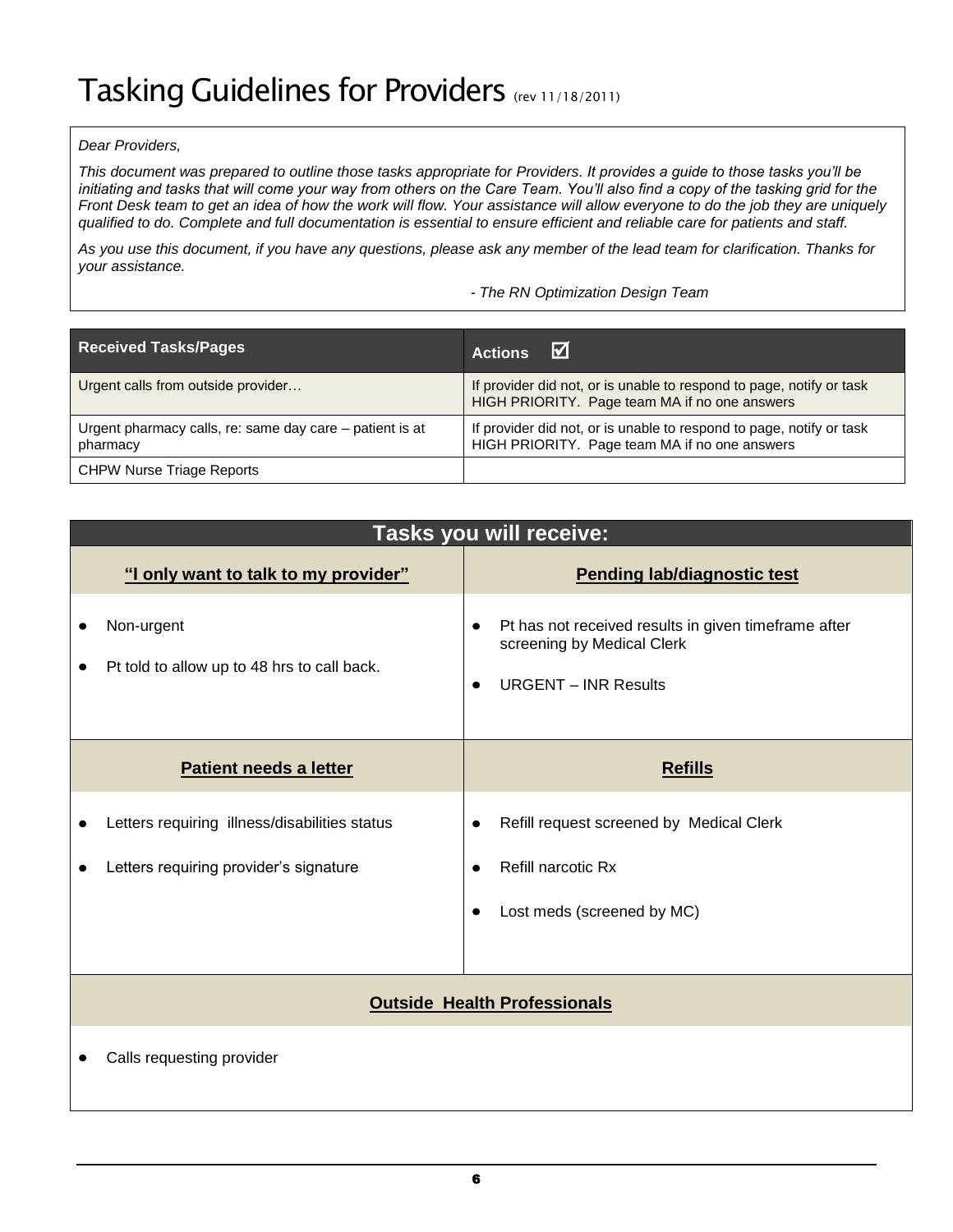

## **Provider Tasking Guidelines**